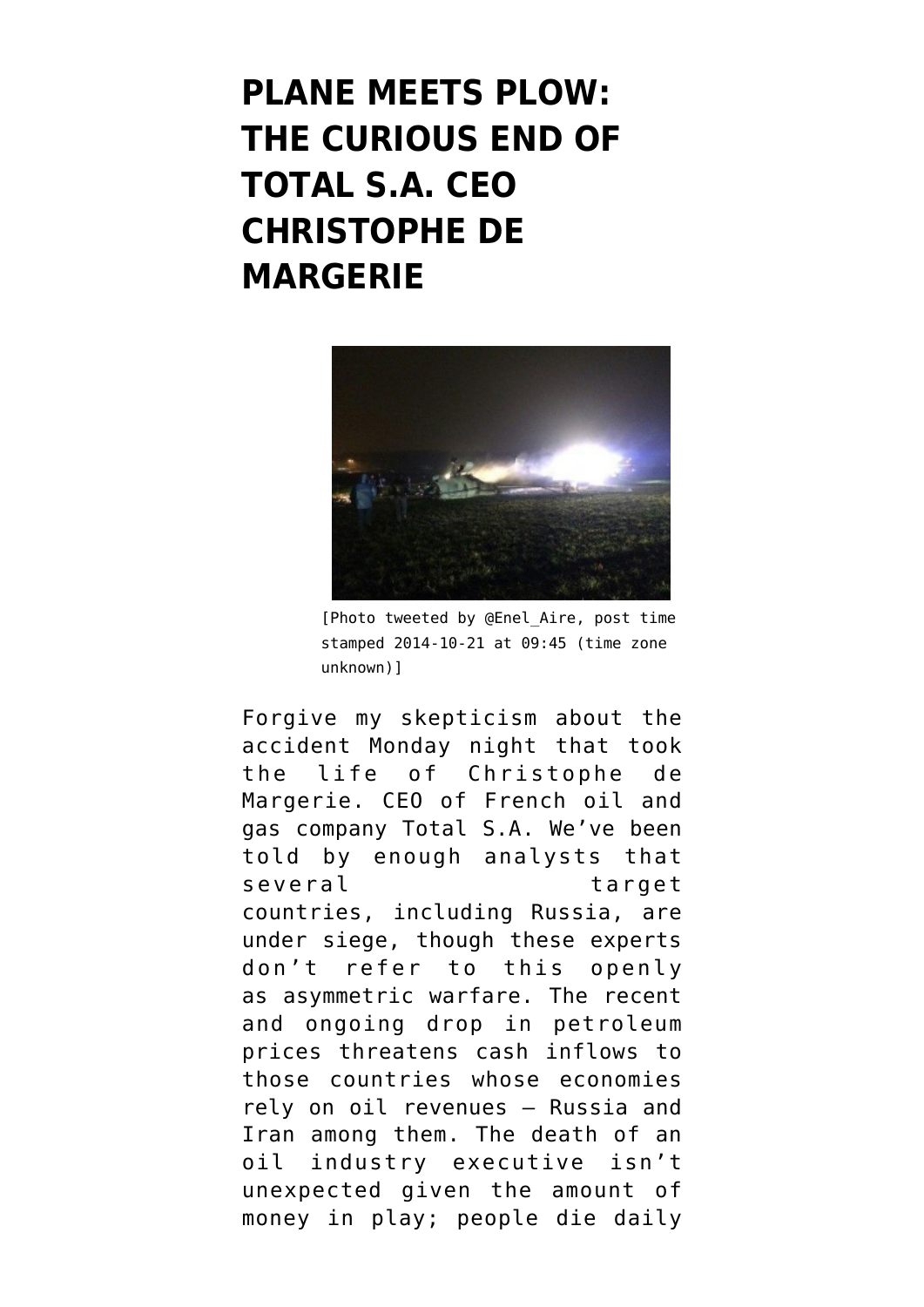## for far less cash.

Not as much as Moscow, mind you, but we get snow where I live in flyover country USA. Any time between mid-October and mid-April we can expect some frozen precipitation. A blizzard in October isn't unheard of — we had one 17 years ago this week, in fact. I've lived with six months of snow per year for most of my life.

Which is why [the photo here of the crash site](http://ow.ly/i/7irzh) looks sketchy to me.

Early reports indicated the plane carrying de Margerie hit or was hit by a snowplow driven by a drunken operator, in poor visibility. It's not clear exactly which hit the other based on different accounts across the internet. A [Russian reconstruction video](http://video.lefigaro.fr/figaro/video/mort-de-christophe-de-margerie-l-accident-reconstitue-en-3d/3850265095001/3/) furnished to Le Figaro shows the plane's wing clipping a vehicle upon landing — but the video exerts more effort on the fire and smoke than it does on the initial impact. Note in [this second video](http://video.lefigaro.fr/figaro/video/christophe-de-margerie-les-dernieres-images-de-l-accident/3850955303001/) of the plane after the crash during daylight hours that the wing which hit the plow as characterized in the video is missing.

At least one article claimed debris was spread 200 meters by the plane after impact. Perhaps the wing was in that debris, but it's not reflected in the Russian reconstruction video. A more recent report said the snowplow was parked on the runway.

Ultimately, what we see is a plane that flipped over — either tipped over by the force of a plow, or flipped over after impact.

And no snow. This particular photo is rather pixelated, but it doesn't reflect reduced visibility due to snowfall. There's no snow in the second video link above, though visibility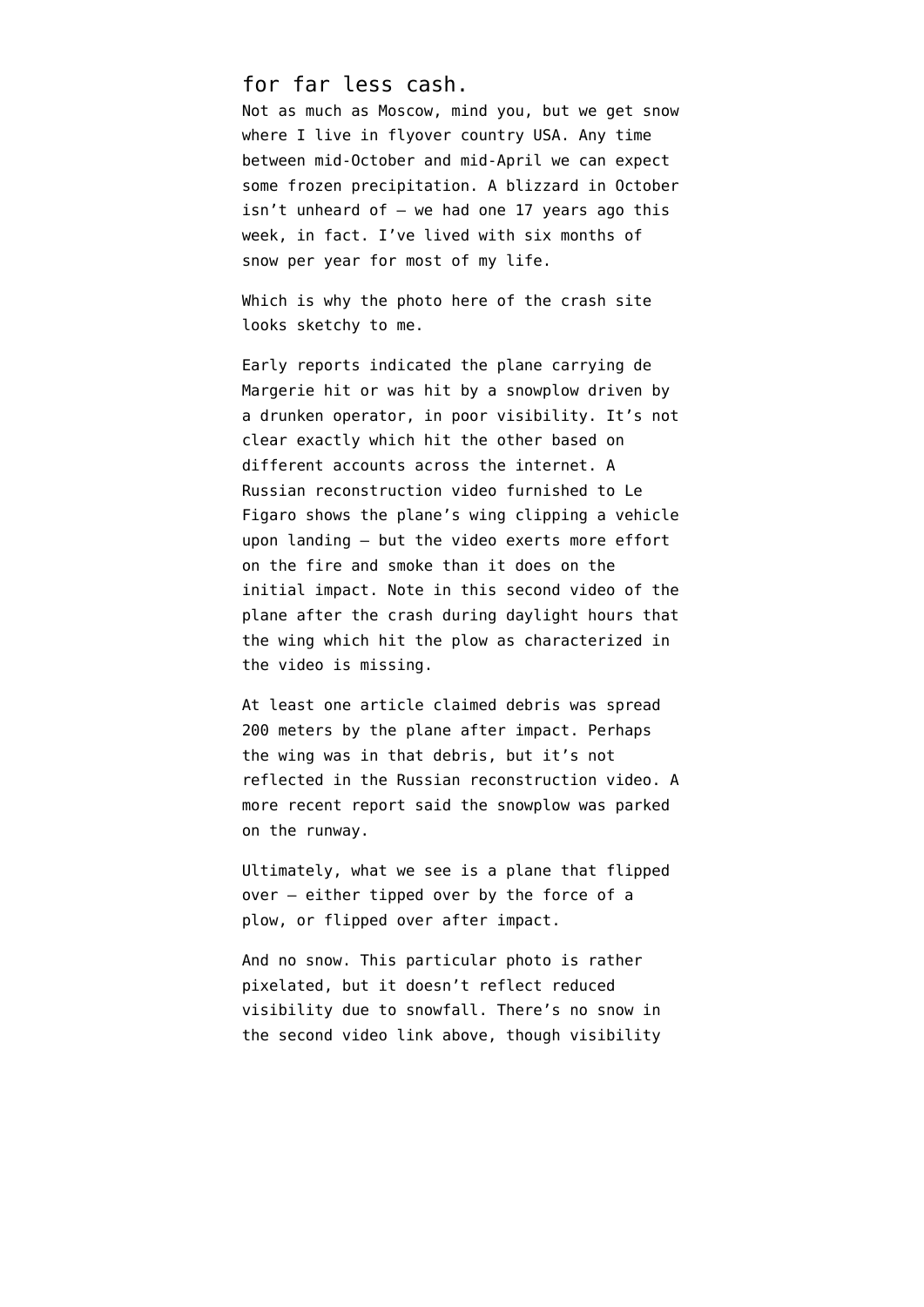has worsened.

|     | Moscow, RU<br><b>LOCAL WEATHER</b> |       |                |
|-----|------------------------------------|-------|----------------|
|     | High                               | Low   | precip         |
| 014 | $2^{\circ}$                        | $-70$ | $0 \text{ mm}$ |
| 014 | 2 <sup>°</sup>                     | $-20$ | 10<br>mm       |
| 014 | $-30$                              | $-50$ | $1$ mm         |

Other photos from the site similarly reflect no snow. Almanac data from the 48-72 hours before and after the crash reflects temperatures dropping below freezing, but 1 mm to 11 mm of unspecified precipitation between Monday and Tuesday in Moscow depending on the weather site consulted. There had been some snow, [the first](http://www.euronews.com/2014/10/20/the-first-snowfall-of-the-season-in-moscow-see-the-photo-gallery/) [of the season](http://www.euronews.com/2014/10/20/the-first-snowfall-of-the-season-in-moscow-see-the-photo-gallery/), on Sunday night local time, but almanac data doesn't reflect the same amount falling on Monday evening, nor does the almanac data shown in the graphic here report the precipitation on the correct date. (The 10 mm on Monday matches the photo of Sunday's first snowfall, not the images published of the airport and crash site late Monday night/Tuesday.)

Could there have been a vehicle on the tarmac treating the surface with de-icer? Sure — but why didn't the various accounts report just that? Not one report out I've seen in the last 24 hours has suggested runway icing was a problem.

Could the driver have been drunk? Hell yeah it's Russia, where [alcoholism is extremely](http://www.bbc.com/news/health-25961063) [common](http://www.bbc.com/news/health-25961063) and too often deadly. But the driver's lawyer has said the driver was not under the influence as he takes a prescription heart medicine which does not mix with alcohol. Yet more reports indicate the dispatchers may have erred in their instructions, or were themselves under the influence.

Given the tensions between the west and Russia about Ukraine, and the subsequent likely attempts to unsettle Russia's economy via oil price volatility, and given Total Oil's position as fourth largest petroleum company, my hinky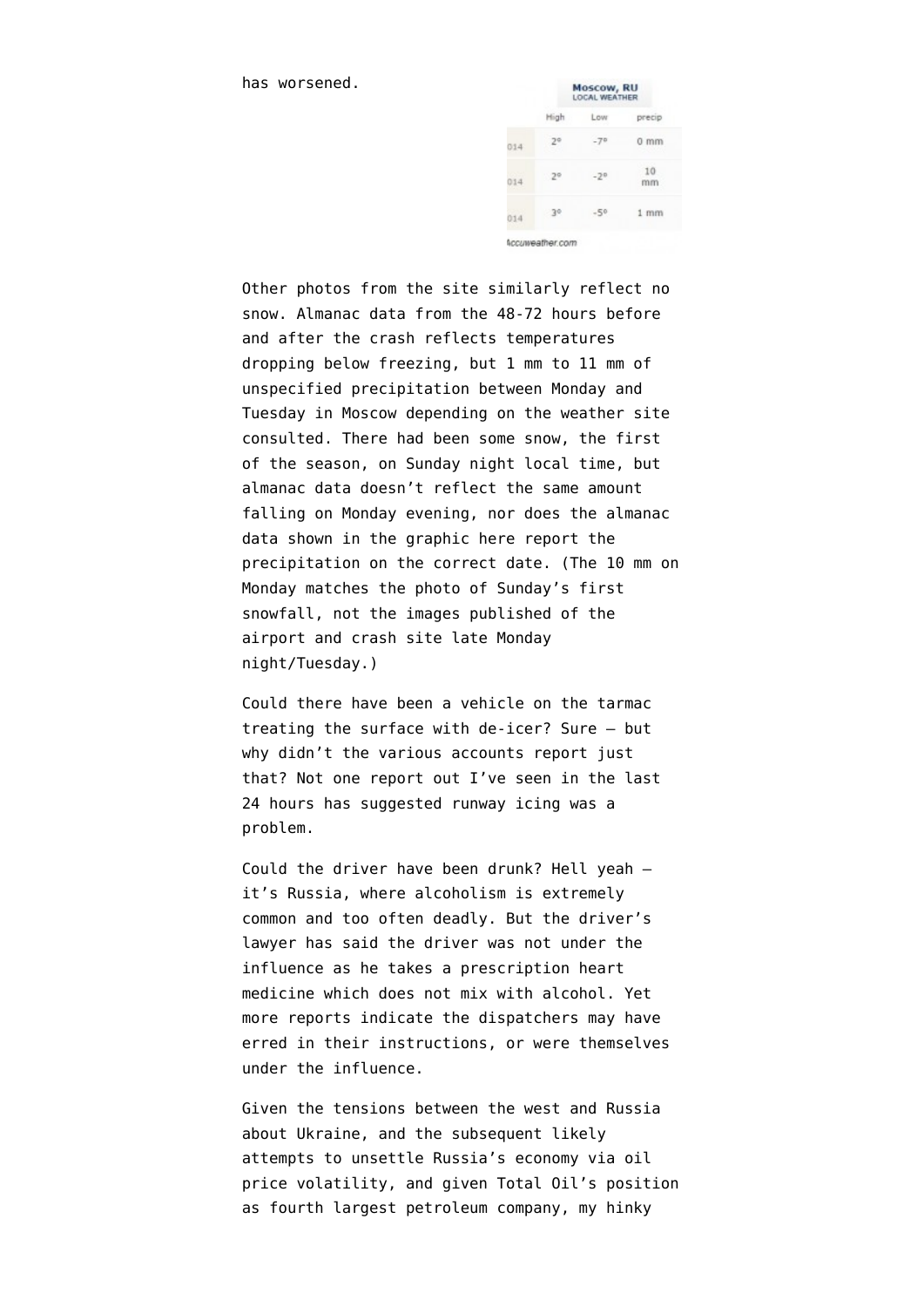meter is stuck somewhere between *Suspicious* and *Disbelieving* as to the real cause of the CEO's death.

Whether this tragic event was an accident or deliberate malfeasance, the question I'd like answered is *cui bono*? Who or what benefited the most from de Margerie's untimely demise?

He was characterized as "[staunch defender of](http://www.euronews.com/2014/10/21/total-oil-ceo-christophe-de-margerie-dies-in-moscow-plane-crash/) [Russia and its energy policies amid the conflict](http://www.euronews.com/2014/10/21/total-oil-ceo-christophe-de-margerie-dies-in-moscow-plane-crash/) [with Ukraine](http://www.euronews.com/2014/10/21/total-oil-ceo-christophe-de-margerie-dies-in-moscow-plane-crash/)," and a critic ["of Western](http://www.voanews.com/content/french-oil-ceo-killed-moscow-runway-crash/2490560.html) [sanctions against Iran and Russia.](http://www.voanews.com/content/french-oil-ceo-killed-moscow-runway-crash/2490560.html)"

De Margerie's last speech in front of Russia's Foreign Investment Advisory Council during the day Monday was very pro-Russian, pro-oil development and anti-sanction. This is consistent with the CEO's comments in September when [Total's joint venture with Russia's](http://www.ft.com/cms/s/0/49fba004-424d-11e4-a9f4-00144feabdc0.html) [Lukoil](http://www.ft.com/cms/s/0/49fba004-424d-11e4-a9f4-00144feabdc0.html) was halted due to the sanctions. In August, Margerie had [expressed commitment to](http://www.bloomberg.com/news/2014-08-29/total-stands-firm-on-russian-gas-project-amid-ukraine-escalation.html) [Yamal LNG,](http://www.bloomberg.com/news/2014-08-29/total-stands-firm-on-russian-gas-project-amid-ukraine-escalation.html) a joint venture development project between France's Total and Russia's OAO Novatek:

> "I am doing everything," to make progress, Chief Executive Officer Christophe de Margerie said in an interview on Yamal LNG. "There no reason to think that it won't happen."

One might reasonably assume the west had a beef with de Margerie, especially if there were any indications he encouraged work undermining sanctions intended to punish Russia for its incursion on Ukraine.

An additional risk factor for de Margerie was Total's relationship with Iran; the firm had a long history with Iran, having developed its South Pars gas field prior to sanctions in 2009. Margerie kept Total's foot in Iran's door, meeting with Iranian president Hassan Rouhani at Davos this year. The CEO [hoped to position Total](http://www.bloomberg.com/news/2014-01-24/iran-to-woo-oil-companies-with-sexy-contracts-total-ceo-says.html) [to benefit](http://www.bloomberg.com/news/2014-01-24/iran-to-woo-oil-companies-with-sexy-contracts-total-ceo-says.html) once sanctions against Iran relaxed. This stance could certainly annoy a few key entities quite a bit.